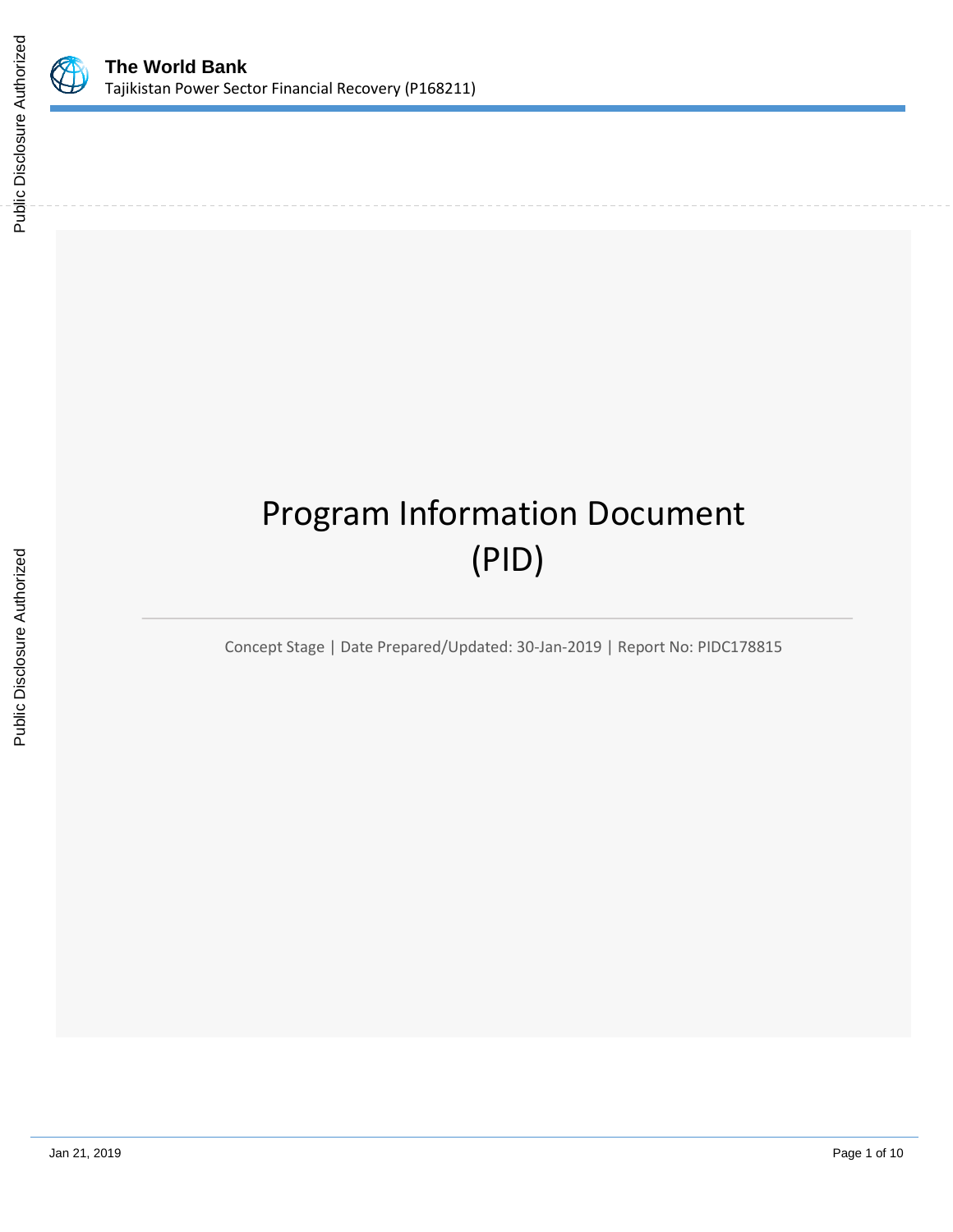

# **BASIC INFORMATION**

#### **A. Basic Program Data**

| Country<br>Tajikistan                                           | Project ID<br>P168211                          | Parent Project ID (if any)                                                                  | Program Name<br>Tajikistan Power Sector<br><b>Financial Recovery</b> |
|-----------------------------------------------------------------|------------------------------------------------|---------------------------------------------------------------------------------------------|----------------------------------------------------------------------|
| Region<br>EUROPE AND CENTRAL ASIA                               | <b>Estimated Appraisal Date</b><br>18-Mar-2019 | <b>Estimated Board Date</b><br>20-Jun-2019                                                  | Does this operation<br>have an IPF<br>component?<br>No.              |
| <b>Financing Instrument</b><br>Program-for-Results<br>Financing | Borrower(s)<br>Ministry of Finance             | <b>Implementing Agency</b><br>Barqi Tojik, Ministry of<br><b>Energy and Water Resources</b> | Practice Area (Lead)<br>Energy & Extractives                         |

**Proposed Program Development Objective(s)** 

The program development objectives are to improve the financial viability of the power sector and increase the reliability of electricity supply

**COST & FINANCING**

#### **SUMMARY (USD Millions)**

| <b>Government program Cost</b> | 608.00 |
|--------------------------------|--------|
| <b>Total Operation Cost</b>    | 258.04 |
| <b>Total Program Cost</b>      | 258.04 |
| <b>Total Financing</b>         | 258.04 |
| <b>Financing Gap</b>           | 0.00   |

#### **FINANCING (USD Millions)**

| <b>Total World Bank Group Financing</b>                               | 116.00 |
|-----------------------------------------------------------------------|--------|
| World Bank Lending                                                    | 116.00 |
| <b>Total Government Contribution</b>                                  | 67.04  |
| <b>Total Non-World Bank Group and Non-Client Government Financing</b> | 75.00  |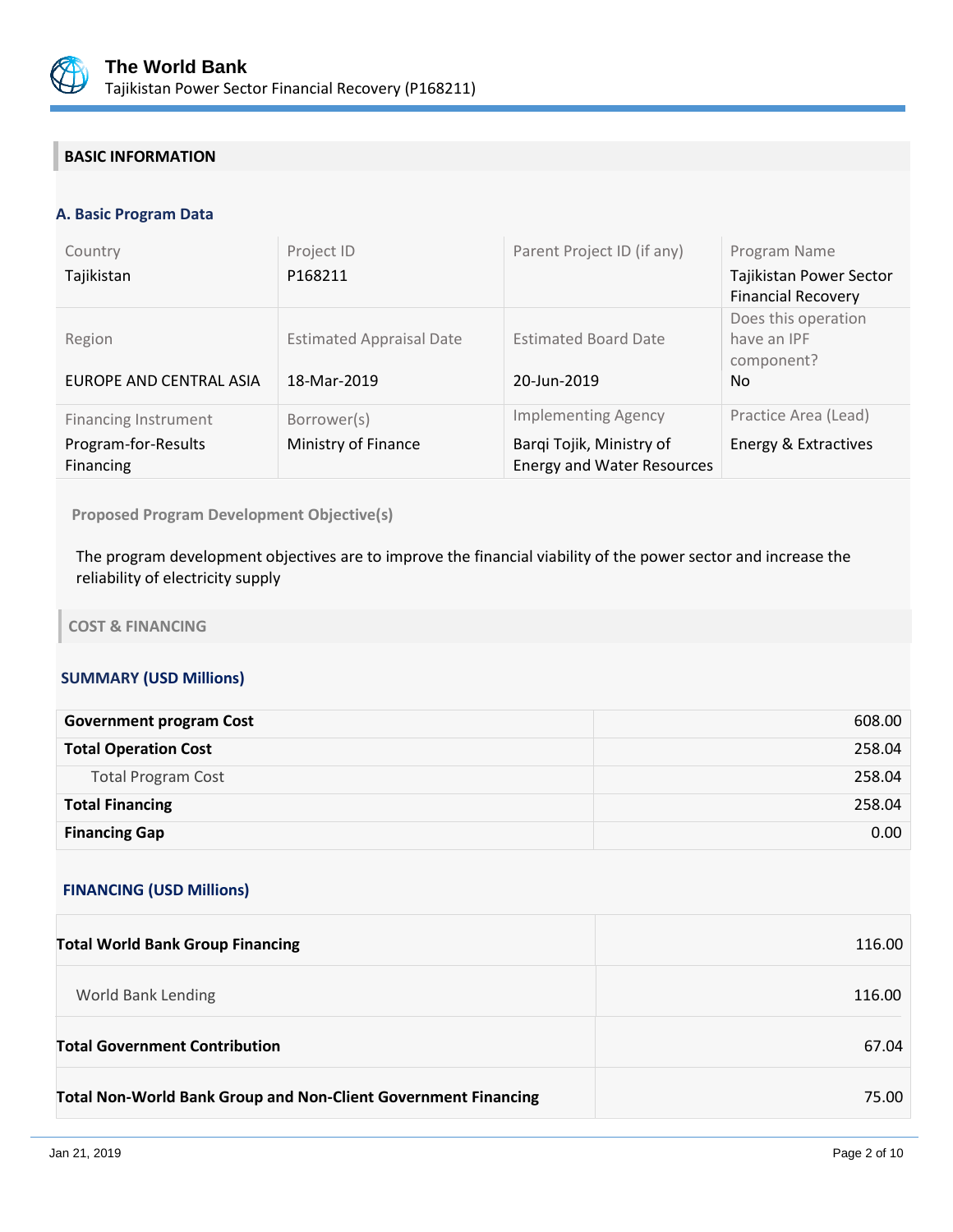

| Multilateral and Bilateral Financing (Concessional) | 75.00 |
|-----------------------------------------------------|-------|
|                                                     |       |
|                                                     |       |

# **B. Introduction and Context**

# Country Context

1. **Tajikistan is a landlocked country located in southeast Central Asia**. It has a population of 8.5 million and a Gross National Income per capita of US\$990 (current US\$, Atlas Method, 2017). After a period of reduction in economic growth in 2014-2015 due to spill-over effects from Russia's economic deceleration, growth has resumed. Specifically, real Gross Domestic Product (GDP) growth recovered to 6.9 in 2016 and 7.1 percent in 2017. Growth of GDP accelerated to 7.2 percent in the first half of 2018, up from 6 percent in the year-earlier period. Growth was largely supported by heightened public investment in infrastructure projects.

2. **The balance of payments situation has marginally improved**. The current account deficit narrowed to 0.7 percent of GDP in the first quarter of 2018 (from 1.1 percent a year earlier) as rising aluminum and cotton prices—together with a further increase in remittance inflows—partially offset a rising import bill (mainly the result of higher imports of machinery). The current account deficit was financed by foreign direct investment (FDI) inflows which remained low, at only around 1 percent of GDP, reflecting Tajikistan's challenging business environment.

3. **Fiscal deficit remains high**. Although narrowing from the year-earlier period, the fiscal deficit remained relatively large at 4 percent of GDP in the first half of 2018. Capital spending of US\$3.9 billion for the Rogun HPP, largely financed by the remaining balance of an Eurobond issued in 2017, continued to drive the government's expansionary fiscal policy. Annual consumer price inflation stood at a record low of 1.6 percent in June 2018 (down from 9 percent a year earlier), pulled down by strong domestic agricultural production and imports from Uzbekistan.

4. **Pressure on local currency exchange rate subsided**. The foreign exchange market remains highly regulated by the central bank, which constrains access to hard currency, indirectly limits imports, and stimulates the informal market. In mid-July of 2018 the Central Bank made a one-off adjustment by devaluing the somoni by 2.6 percent against the U.S. dollar thus reducing the pressure on the exchange rate.

5. **Poverty has followed a declining trend, but still remains a challenge**. Poverty measured at the internationally comparable line (\$3.2 per person per day at PPP) stood at 20.3 percent of the population in 2015, and is expected to have fallen to 15 percent in 2018. Based on the national definition, the poverty rate fell from 31 percent in 2015 to 29.5 percent in 2017 with urban poverty declining at a faster pace.

6. **Growth prospects are modestly positive**. Tajikistan's outlook remains positive, building on Russian economic growth, up-trending global prices for major export commodities and further dynamism in the region. Growth is projected to average 6 percent in the medium term, supported by firm private consumption, a gradual rehabilitation of the banking sector, and continued investment in public infrastructure projects.

7. **Loss-making SOEs are a drag on the government budget and the private sector activity**. Barqi Tojik (BT) accounts for over 80 percent of total SOE debt to Ministry of Finance (MOF). BT's debt to MOF is comprised of: (a) TJS7.9 billion of long-term debt under subsidiary agreements with the MOF, which were signed to on-lend to BT the resources received by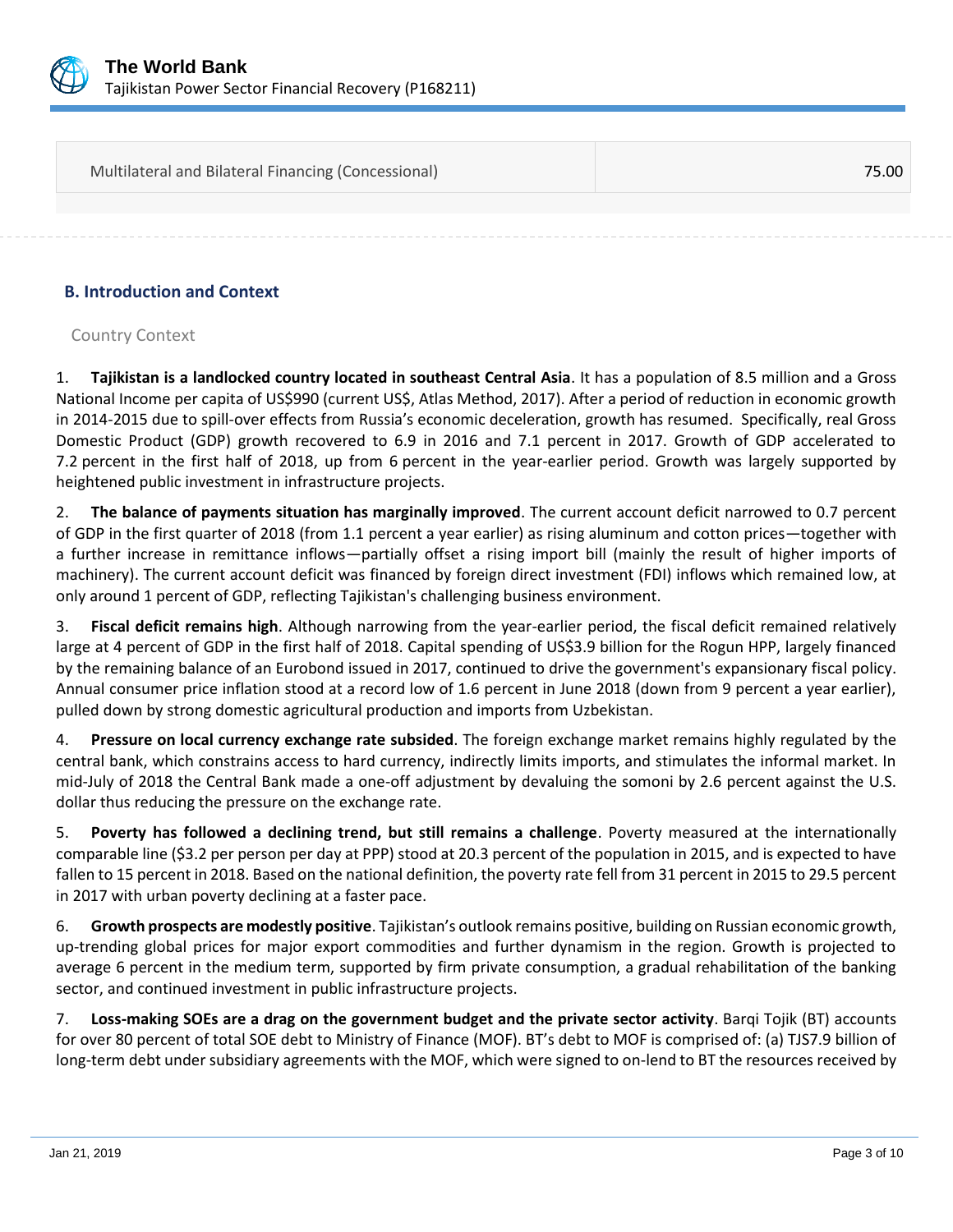

MOF from various development partners for investment projects; (b) TJS2.5 billion<sup>1</sup> of current portion of long-term debt; and (c) TJS2.2 billion of interest payable for loans from MOF.

Sectoral and Institutional Context of the Program

8. **The power sector is comprised of the vertically integrated energy company, Barqi Tojik (BT), three independent power producers (IPPs), and a concession in Gorno-Badakhshan Autonomous Oblast (GBAO) combining power generation and distribution**. BT is fully owned by the Government. It owns and operates most of the electricity generating plants and is also responsible for electricity transmission, dispatch, and distribution services to around 8 million people in all regions of the country except for GBAO. Two of the IPPs – Sangtuda-1 and Sangtuda-2 hydropower plants (HPPs) – were constructed with investments from Russian and Iranian state-owned companies, and supply electricity to BT under 20 year power purchase agreements (PPAs). Third IPP – Rogun HPP – is under construction. Pamir Energy Company (PEC) generates and supplies electricity to around 200,000 people in GBAO under 25-year concession agreement.

9. **The electricity supply mix is comprised of hydropower and thermal generation**. The total installed generation capacity is 6,100 MW and HPPs account for 90 percent. The 3,000 MW Nurek HPP, with a seasonal reservoir, is the largest generating plant in operation. HPPs account for 94 percent of the total annual energy generation in the country. The thermal power plants are operated in winter to supply electricity and heat given: (a) high winter electricity demand, which accounts for 60 percent of annual demand, and (b) limited generation by HPPs due to hydrology conditions.

10. **The demand is highly seasonal, with a winter peak driven by reliance on electricity-based heating**. BT has been struggling to fully meet this winter electricity demand given reliance on hydro and unfavorable hydrology conditions in winter. On the contrary, there has been significant electricity surplus in the summer given the abundant hydropower resource. The winter peaks have reduced since resumption of district heating (DH) supply to some parts of the capital city of Dushanbe after commissioning of Dushanbe-2 CHP and gradual rehabilitation of DH network.

11. **Tajik power system was operating in isolation from Central Asian since 2009**. Following independence in 1991, Tajikistan continued to be a member of the Integrated Central Asia Power System (CAPS). The coordinated system operated successfully in the initial years of independence. However, differences in national priorities and outdated relay protection system in Tajikistan, which did not allow to localize the impacts from technical failures on Tajik network and avoid wide-scale blackouts in CAPS, put pressure on these arrangements. As a result, Tajikistan had to desynchronize its system from CAPS. Parts of the transmission interconnections were dismantled both on Tajik and Uzbek sides.

12. **Electricity exports are increasing, and regional connectivity is improving**. Currently, BT exports around 2,500 GWh of electricity per year, including to Uzbekistan, but exports could be significantly increased with synchronization of Tajikistan with the Uzbek network and expected commissioning of 1,000 MW Central Asia South Asia (CASA-1000) Project in 2022. BT is currently implementing important projects aimed at improving regional connectivity and increasing its participation in regional electricity trade:

13. The power system is currently facing the key challenges below, which need to be addressed to ensure adequate and reliable electricity supply, and financially sustainable power sector.

14. *Challenge #1: Financial distress of BT with consequences for electricity supply reliability*. BT has been in financial distress due to: (a) below cost-recovery tariffs; (b) unsustainable and increasing debt levels; (c) low collection rates for billed electricity; (d) operational inefficiencies; (e) limited opportunities for electricity exports; (f) non-competitive

 $\overline{a}$ 

<sup>1</sup> As of Dec. 31, 2017. For all financial data as of Dec. 31, 2017, the following exchange rates were used US\$1 = TJS8.82; €1= TJS10.58; 1₽ = TJS0.15; and 1XDR = TJS12.53.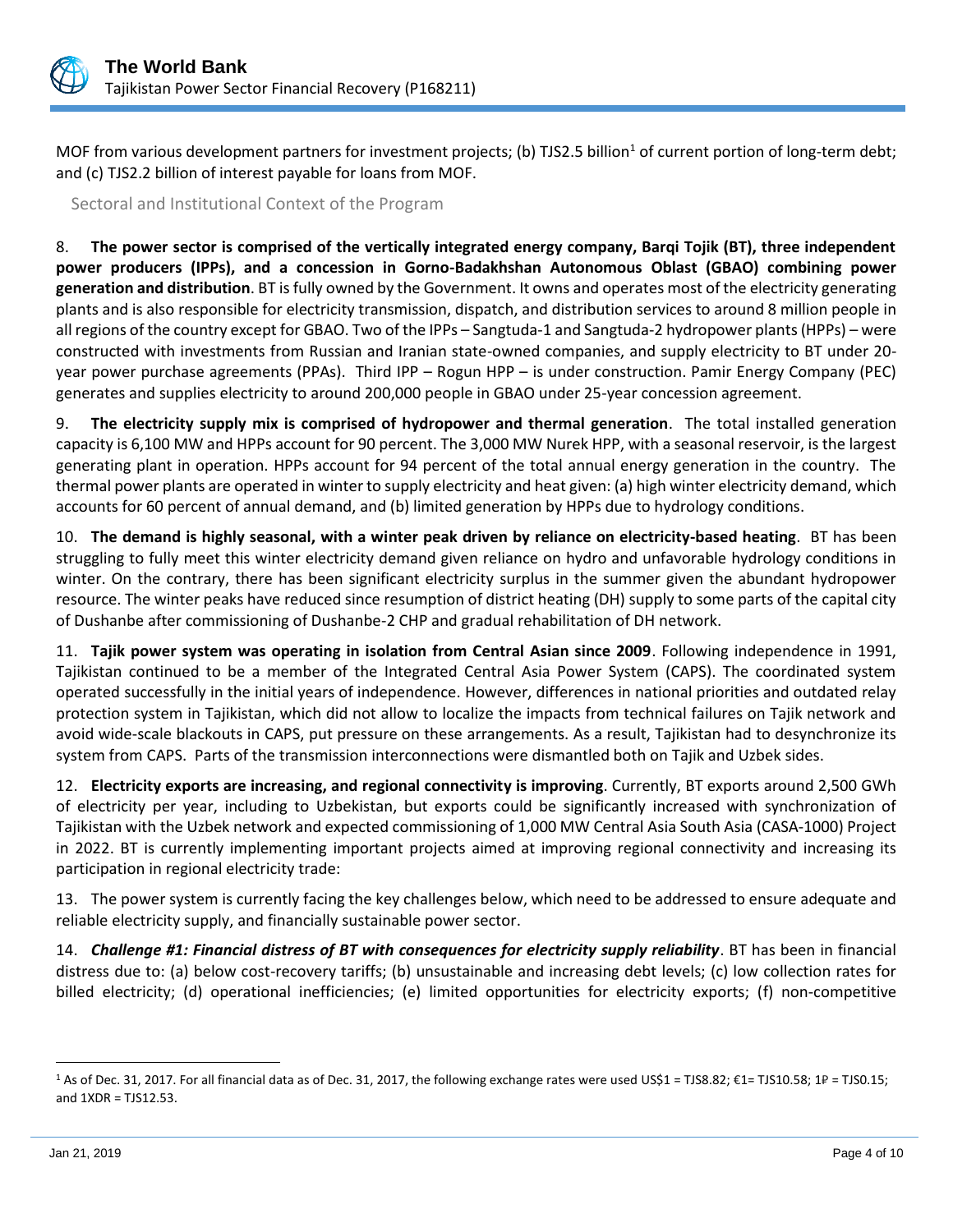

procurement of portion of heavy fuel oil (HFO) required for CHPs; and (h) depreciation of TJS vs US\$. This has led to significant deterioration of financial standing of BT with severe cash flow shortages.

15. BT has a sizeable cash deficit because tariffs are below cost recover levels and there are operational inefficiencies. The significant increase in cash costs, which were not fully passed through to end-user tariffs, coupled with operational inefficiencies, resulted in significant cash deficit of BT, which is estimated TJS2.2 billion (US\$246 million) as 2018. This cash deficit can be eliminated only in case the Government implements gradual tariff increases coupled with financial measures and operational efficiency improvements on BT side.

16. *Challenge #2: Lack of institutional capacity at BT in planning, accounting and financial reporting of BT*. The financial distress of BT is also caused by lack of planning of investments and expenditures and gaps in accounting and financial reporting. BT also needs to introduce proper planning of investments and expenditure into generation, transmission, and distribution. Currently, there is no generation expansion plan, which is prepared consistent with the principles of least economic cost planning. BT does not have a transmission and distribution investment program, which draws upon the planned generation investments, and takes into account the need for replacement of ageing and unreliable assets.

17. *Challenge #3: Reduction of electricity supply reliability*. The financial distress of BT impacted the reliability of electricity supply, which deteriorated due to:

- a. *Dilapidation of the largest generation plants in the country*. BT was not able to carry out timely rehabilitation of key power generation assets, which resulted in increased frequency of outages, including largest 3,000 MW Nurek HPP. As a result, about 20-25 percent of installed capacity at some power plants was not available for electricity generation given the age and technical condition. This issue is now being addressed with number of ongoing rehabilitation projects financed by development partners, including Nurek Hydropower Rehabilitation Project, which is financed by the Bank, AIIB and Eurasian Development Bank (EDB).
- b. *Obsolescence and under-maintenance of power transmission and distribution networks.* BT has 450 transmission and distribution substations, which require urgent rehabilitation of key equipment. Most of those substations were constructed in 1960-70s and have not undergone any major capital upgrade. This has resulted in increased number of outages, which, often times, resulted in black-outs for consumers.

18. *Challenge #4: Surplus energy in summer and limited regional connectivity*. After several years of complete isolation from the CAPS and only one 220 kV interconnection with Afghanistan, the country has been struggling to ensure sufficient electricity supply in winter and export all surplus energy from HPPs. This has resulted in significant foregone export revenues given that there is an estimated average summer surplus of 3.5 billion kWh per year exclusive of additional supply from Rogun HPP.

19. *Challenge #5: 200,000 people without access to electricit***y**. About 2.5 percent of population does not have access to electricity. The number of people without access to electricity are currently being confirmed by the Bank in cooperation with the Government counterparts and technical experts. Most of the settlements without access are relatively new given rapid growth of population and in the service area of BT (primarily Khatlon region). The remaining settlements are in remote mountainous areas in GBAO, which is the service area of PEC, where access has historically been a challenge. Before Tajikistan's independence, those areas were primarily supplied with diesel-based portal generator sets.

# Relationship to CAS/CPF

20. **The proposed Program is fully aligned with Tajikistan FY2019-23 Country Partnership Strategy (CPS)**. Specifically, the Program contributes to achievement of objectives under:

• Focus Area I (Investing in People and Strengthening Social Cohesion). Reliable electricity supply is an essential prerequisite for enhanced educational, social and health services. It is not possible to ensure quality delivery of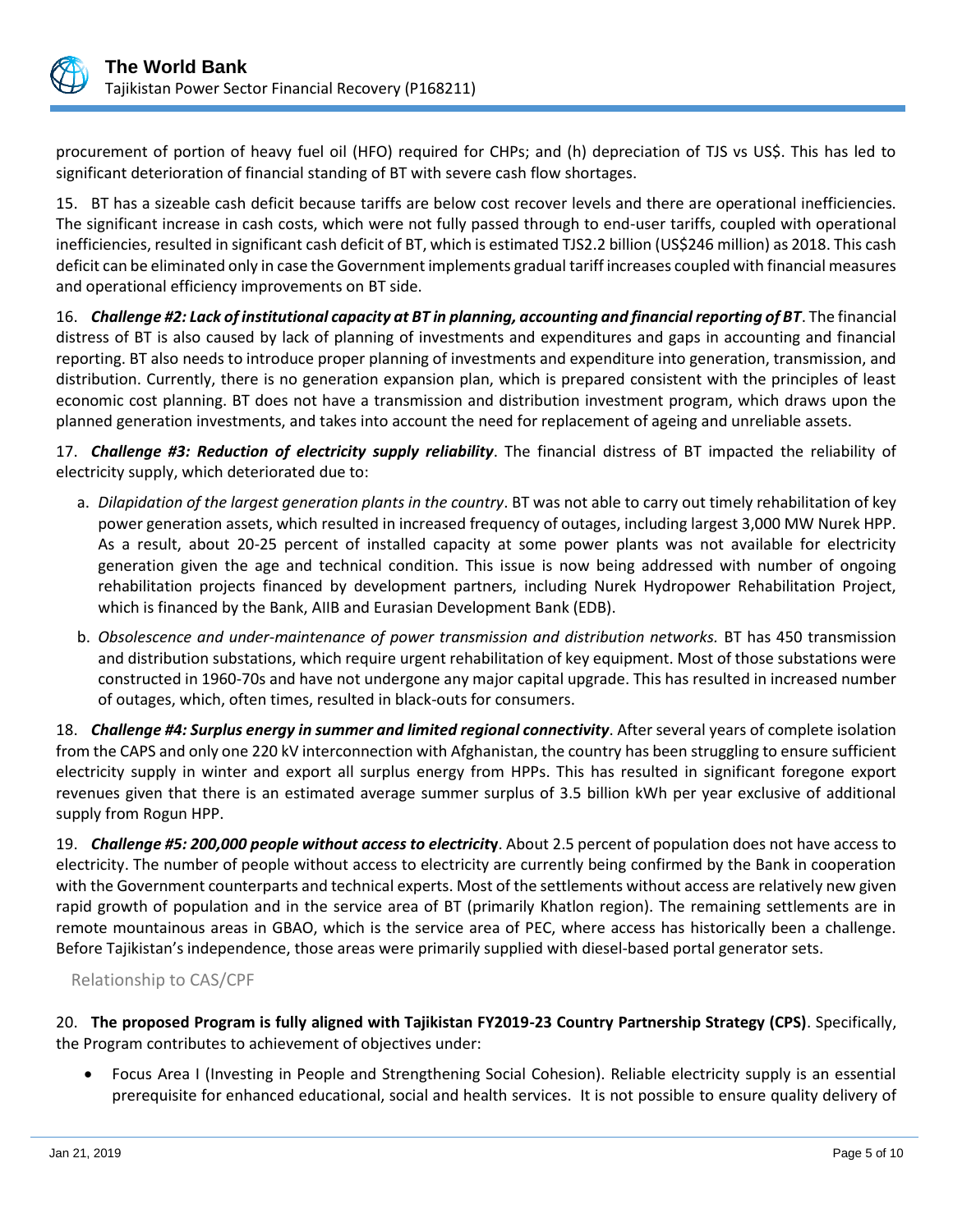

educational, social and healthcare service if there are frequent electricity outages and supply interruptions. This creates not only significant additional costs for public and social facilities, but also significantly impacts the quality of the services.

• Focus Area II (Fostering Investments and Exports). Reliable electricity supply is an important precondition for improved economic opportunities and, thus, private sector led economic growth. The Program would also contribute to expansion of electricity export opportunities. If BT is not financially sustainable, then its ability to implement regional trade of electricity would be undermined. There will be limited appetite to deal with financially distressed entity not capable of honoring its contractual obligations.

#### Rationale for Bank Engagement and Choice of Financing Instrument

21. The PforR instrument is well suited for the proposed operation because it will be supporting certain parts of the Government's program for Financial Recovery of BT. The PforR instrument would allow ensuring comprehensive improvement across all operational, financial, and governance aspects of BT by creating right set of incentives for the Government to implement all those measures during 5-year period. It will be structured in a way to have a specific set of policy, operational, and financial efficiency related set of disbursement linked indicators (DLIs) that are essential from perspective of achieving financial sustainability of BT.

# **C. Program Development Objective(s) (PDO) and PDO Level Results Indicators**

#### Program Development Objective(s)

22. The program development objectives are to improve the financial viability of the power sector and increase the reliability of electricity supply.

#### PDO Level Results Indicators

PDO Level Outcome Indicator 1: Cash deficit of BT.

PDO Level Outcome Indicator 2: Number of equipment failures at electricity transmission and distribution level.

PDO Level Outcome Indicator 3: Economically and technically justified investments by BT.

# **D. Program Description**

23. **The Government program includes policy, financial, and operational measures aimed at improving financial viability of BT and increasing reliability of electricity supply**. In order to ensure reliable electricity supply through restoring the financial viability of BT, the Government intends to undertake a number of critical steps, which are reflected in the current Government Program, which was approved on April 5, 2017. The Government program is currently being updated.

#### **Group 1: Tariff policy measures**:

- Adoption and implementation of new electricity tariff methodology that would allow for full recovery of electricity supply costs by BT, including full pass-through of the cost of electricity purchased from IPPs;
- Average annual 15 percent increase of end-user tariffs in 2017-2021 and 8 percent annual increase in 2022-2025;
- Optimization of the end-user electricity tariff structure through elimination of cross-subsidies.

#### **Group 2: Financial measures**: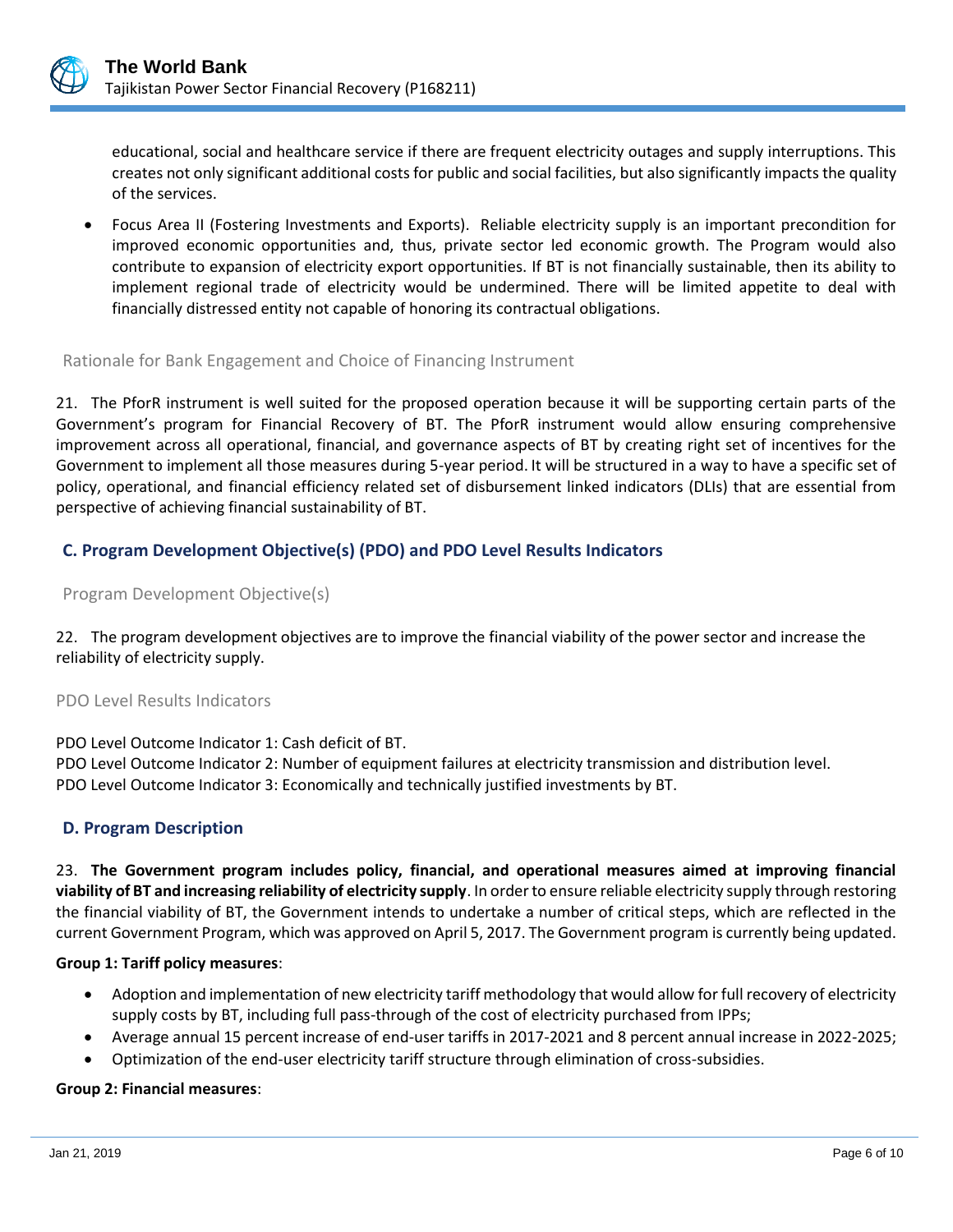

- Restructuring of BT debt liabilities towards MOF;
- Repayment of payables to Sangtuda-1 and Sangtuda-2 IPPs;
- Gradual repayment of expensive commercial debt of BT to a local commercial bank;
- Recovery of old receivables and write-off of past-due receivables with low probability of recovery;
- Reducing and maintaining level of inventory that is justified from the perspective of business operations and needs of BT.

#### **Group 3: Operational measures**:

- Timely implementation of critical rehabilitation and upgrade works at electricity distribution networks of BT;
- Expansion of billing and metering system to cover all service areas of BT, which would help to increase the billed electricity and collection rates for billed sales.
- Reduction of electricity losses.

#### PforR Program Boundary

24. The part of the Government Program supported under the proposed PforR (the Program) would cover the key measures across all three groups. The Program would support all measures under Group 1, first two measures under Group 2, and all measures under Group 3. The Program would cover the period of 2019-2025. The measures to be supported under the proposed PforR are grouped into two Results Areas.

#### *Results Area 1: Achieving Financial Sustainability*

- a. *Implementation of the cost-recovery tariff methodology and further optimization of end-user tariff structure would increase BT's operating cash flows*. The existing tariff-setting methodology does not allow for inclusion into the tariff of economically justified and reasonable costs incurred by BT to supply electricity to consumers.
- b. *Restructuring of BT debts to MOF would materially reduce liabilities.* The restructuring of BT's subloan agreements with MOF would help to significantly improve the solvency of BT through reduction of the outstanding long- and short-term debt of BT.
- c. *Improvement of collection rates for billed energy would increase operating cash flow of BT*. The average collection rate increased during 2015-2017 due to increased collections from industrial (exclusive of TALCO) consumers, TALCO, and state budget financed organizations.
- d. *Maintaining economically efficient level of inventory*. Reducing and maintaining level of inventory that is justified from the perspective of business operations and needs of BT. High level of inventory would mean that BT has too much capital tied up and not generating any cash flows.
- e. *Reduction of electricity losses*. This would help reduce the costs and increase operating cash flows. Currently, there is no precise estimate of technical and commercial losses given shortcomings with metering and billing systems of BT. The total technical losses in electricity transmission and distribution are estimated at 16 percent based on the difference between total generation from power plants and billed sales to consumers. The commercial losses are estimated at additional 8 percent given that BT has not been able to provide supporting documentation for about 8 percent of the electricity sales during the audit reports.

#### *Results Area 2: Maintaining Electricity Supply Adequacy and Improving Electricity Supply Reliability*

a. *Repayment of payables to Sangtuda-1 IPP would help to avoid shortage of electricity.* Sangtuda-1 IPP accounts for 11 percent of winter electricity generation and therefore is critical for adequacy of electricity supply in the country. If Sangtuda-1 stops supplying electricity due to BT's continuously shrinking payments under the PPA, then electricity supply to consumers would have to be curtailed during the months of October – April because there is not enough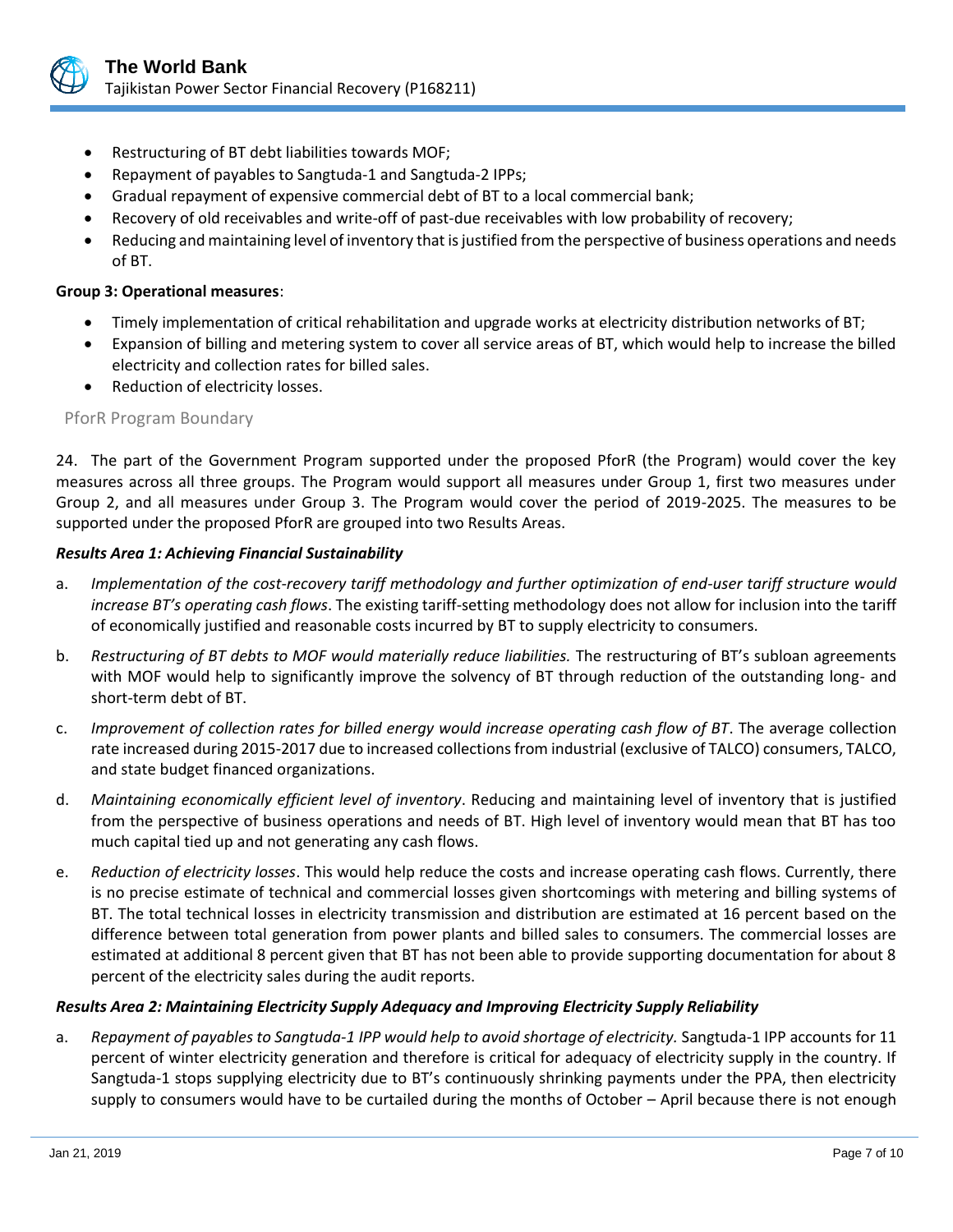generation capacity to fill in this gap. The other HPPs cannot substitute the supply from Sangutda-1 because their output cannot be increased due to unfavorable hydrology conditions during winter period.

b. *Timely implementation of the rehabilitation and upgrade of electricity distribution assets is essential for reduction of frequency of equipment failures and resulting electricity supply interruptions*. BT has been under-spending on recurrent repair and maintenance works given the shortage of cash revenues. There are number of projects underway that are supporting rehabilitation and upgrade of key hydropower plants as well as some transmission substations and lines.

#### *Result Area 3: Strengthening Governance and Transparency*

- a. *Strengthening sector governance and improving transparency and accountability* are the foundations for the successful implementation of the financial recovery program and sustainability of financial and operational improvements. The strengthening of governance and accountability should help to increase operational efficiency. Therefore, the PforR supports strengthened corporate governance of BT and improved transparency.
- b. *Improvement of the transparency of BT and strengthening of the accountability*. Currently, BT publishes the audited annual financial statements on its website to comply with the requirements of the various donor-financed projects. Going forward, when unbundling is completed, BT should also ensure that financial statements of unbundled companies are also published on its website. Additionally, BT should ensure disclosure of key operational data for the power sector on a quarterly basis, including data on outages. These measures will improve the credibility of the sector, as well as the investment environment.

| <b>Expenditure</b>                                          | <b>Cost in TJS</b> | Cost in US\$ | % of Total |
|-------------------------------------------------------------|--------------------|--------------|------------|
| Settlement of accounts payable to Sangtuda-1 IPP            | 1,280,000,000      | 135,739,888  | 53%        |
| Scale-up of metering and billing                            | 518,639,000        | 55,000,000   | 21%        |
| Rehabilitation and upgrade of transmission and distribution | 615,769,318        | 65,300,358   | 25%        |
| assets                                                      |                    |              |            |
| Consultancy services                                        | 18,859,600         | 2,000,000    | 1%         |
| <b>Total Cost</b>                                           | 2,433,267,918      | 258,040,247  | 100%       |

25. The following expenditures would be supported under the Program.

# **E. Initial Environmental and Social Screening**

26. **Environmental**. An environmental initial screening has been carried out for the proposed PforR Program. Results of the screening show that large part of the select activities that the PforR Program will support from Government's Financial Sector Recovery Program (2017-24) will have little environmental effects. Some rehabilitation/construction works to be supported under the Result Area 2 could generate adverse environmental effects which will be low to moderate in intensity, reversible in nature and mainly construction related. The environmental risks are therefore attributable to system adequacy in the country for the assessment and mitigation of such type of environmental effects. Tajikistan has a comprehensive legislation on environmental protection requiring environmental screening and assessments for infrastructure development and rehabilitation works. BT, the implementing agency for the PforR Program, has limited capacity for environmental management. Adequacy of legislation for the type of proposed rehabilitation works, availability of a human resource (in terms of its capacity, number and technical knowledge) and financial resources proportionate to the scale of the PforR Program will be assessed in a more detailed environmental and social system assessment (ESSA). In consultation with BT, preparation of ESSA will be started, and a draft report will be publicly consulted and disclosed prior to project appraisal.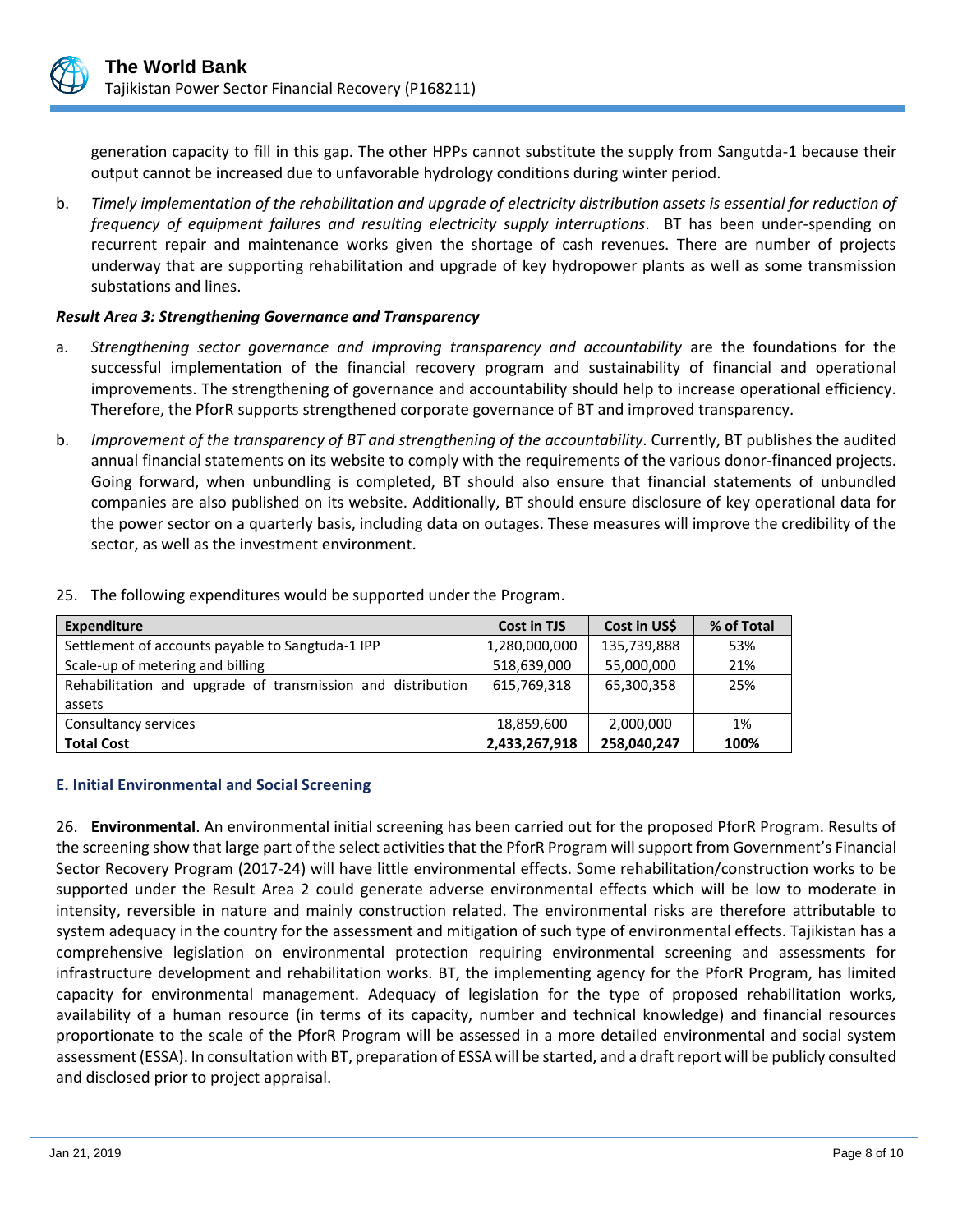

27. **Social**. The Program is expected to have overall positive social impacts as the interventions will improve the reliability and quantity of power supplies. These improvements are also expected to be pro-poor as those not connected, or facing low-quality supply, are overwhelmingly the poorer and more vulnerable households in the country. Access to modern energy in general and electricity in particular, contributes to health, livelihood, and gender benefits. Women and girls are often primarily responsible for household activities that become substantially easier and less time-consuming when reliable electricity is available. Moreover, electricity facilitates increasing economic and empowerment opportunities for women, better education outcomes for girls, as well as overall better safety and health. However, an increase in tariffs is inevitable, which could impact significantly the poor households as they will have to devote an increasingly larger share of their household budget to electricity bills. This warrants a diagnostic poverty and social impact assessment (PSIA) to enable drawing adequate pro-poor measures to contain electricity poverty. Other adverse impacts related to construction activities are likely to be negligible as no new constructions are envisaged nor are any transmission lines, warranting lands.

# ..

Legal Operational Policies

 **Triggered?**

Projects on International Waterways OP 7.50

Projects in Disputed Areas OP 7.60

Summary of Screening of Environmental and Social Risks and Impacts of the IPF Component

**Note** To view the Environmental and Social Risks and Impacts, please refer to the Concept Stage ESRS Document**.**

# **CONTACT POINT**

#### **World Bank**

| Name:         | Artur Kochnakyan         |        |                              |
|---------------|--------------------------|--------|------------------------------|
| Designation : | Senior Energy Specialist | Role:  | Team Leader(ADM Responsible) |
| Telephone No: | 202-473-6302             | Email: | akochnakyan@worldbank.org    |
|               |                          |        |                              |
| Name:         | Takhmina Mukhamedova     |        |                              |
| Designation : | Senior Energy Specialist | Role:  | Team Leader                  |
| Telephone No: | 5210+15821               | Email: | tmukhamedova@worldbank.org   |

#### **Borrower/Client/Recipient**

| Borrower : | Ministry of Finance  |         |          |
|------------|----------------------|---------|----------|
| Contact :  | Faiziddin Qahhorzoda | Title : | Minister |